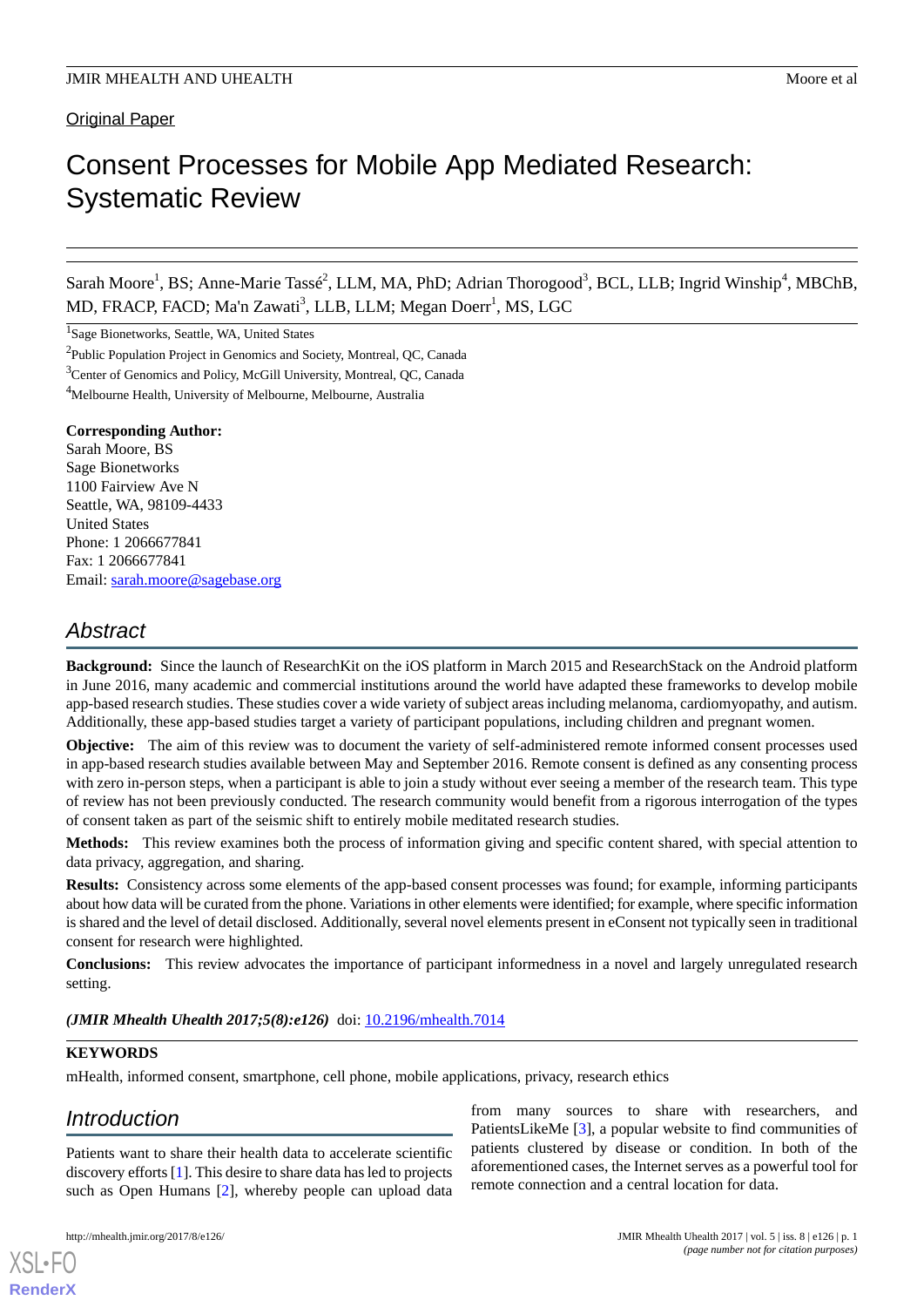Recent advances in technology, especially mobile platform development, offer further opportunity for data aggregation and sharing by activated patients [\[4\]](#page-10-3). Smartphones: portable, loaded with sensors, and virtually ubiquitous have the potential to revolutionize both the way in which individuals monitor their health and the way they share that data with researchers [\[5](#page-10-4)].

In March 2015, Apple launched ResearchKit [[6\]](#page-10-5) and in June 2016 Android launched ResearchStack [\[7\]](#page-10-6). Both open source frameworks can be used to create apps for research on mobile devices. Unsurprisingly, by offering a dynamic, customizable, and responsive platform for engaging participants in research and enabling rapidly scalable, longitudinal investigations, these devices are being heralded as a potential boon to human health researchers [\[8](#page-11-0)].

In order to fully capitalize on the promise of mobile technology to enable scalable research, approaches to informed consent must be adapted in parallel [[9\]](#page-11-1). Novel approaches to informed consent must still ensure the core tenets of informedness, comprehension, and voluntariness [\[10](#page-11-2)-[12\]](#page-11-3). Further, informed consent must address unique issues that arise from conducting research using mobile platforms, such as data security and transferability. Researchers are faced with a novel challenge of consenting participants in a completely self-administered setting with no required contact with the research team [[9\]](#page-11-1).

Research apps present new challenges and opportunities in informed consent [\[9](#page-11-1)]. In this review, a granular inventory of the informed consent processes of publically available research apps has been presented to serve as a foundation for a community-wide discussion on how best to uphold the tenets of informed consent in mobile research settings.

# *Methods*

# **Establishing a Task Team**

A task team was convened under the Global Alliance for Genomics and Health (GA4GH) [[13\]](#page-11-4). The GA4GH, established in 2013, works to enable responsible and effective sharing of genomic and clinical data to advance understanding of human health. Aware of the developments in mobile device-facilitated human subjects' research, GA4GH convened an international task team in May 2016 to examine issues of informed consent within this novel setting.

#### **Inclusion and Exclusion Criteria**

First, we sought to establish a listing (inventory) of app-based research studies with entirely self-administered consent processes currently available worldwide [\(Multimedia Appendix](#page-10-7) [1\)](#page-10-7). We excluded app-based research studies that had one or more mandatory in-person informed consent steps.

The inventory included research apps using the ResearchKit framework that are publically available on the Apple iOS platform. We do not include any ResearchStack apps (based on Android platform) in the inventory as none were publically available during our period of review.

Within the inventory [\(Multimedia Appendix 1](#page-10-7)), there are multiple sheets based on the consent information available for each app. The sheet of the app-based research study informed

consent inventory labeled "Apps with no consent info" contains limited information of apps that claim to use the ResearchKit framework. However, these apps do not have a defined consent process, and are therefore excluded from the complete review.

#### **Identifying Mobile Research Apps**

Due to the emergent nature of the field, as there were few scientific publications and no centralized listings or public catalogs of research apps, we were unable to employ traditional review approaches. Instead, we used an automated continuous web search of the terms "ResearchKit" and "ResearchStack" over three months (May-July, 2016). The primary reviewer received email notification each time the search terms yielded a new result. Through this search, we were able to identify newly released apps via press releases, blog postings, and other web mentions (eg, social media). When possible, we corresponded with authors of web content about research apps to ensure we achieved saturation of the field. We created a listing of the names of individual apps and then searched for them in the respective app download site (iOS or Android). Additionally, we relied on contacts both in the US and in other countries aware of this project to inform us of new research apps. The list of research apps was continuously updated to include newly released study apps throughout the development of the inventory.

#### **Identification and Refinement of Domains**

We identified 3 components within app-mediated research where information is presented to a potential participant: the eConsent, long form consent (LFC), and privacy policy (PP). Across the apps surveyed, after meeting the eligibility criteria, prospective participants typically self-guide through the eConsent. The eConsent is a series of screens within the research app that a participant navigates prior to enrollment. It contains information traditionally disclosed during an informed consent process such as information about the study, study procedures, alternatives to participation, and risk and benefits. The LFC document is commonly interpreted to be required by US regulation. Participants are presented with the document on the phone prior to signing and joining the study. Participants receive a copy of the document following electronic signature and enrollment ([Figure 1\)](#page-2-0). Additionally, we found privacy policies, traditionally used within apps and by websites that alerted users on how data is gathered, used, managed, and potentially disclosed by the organization hosting the app or website, as a repository of study information critical to the informed consent process. Participants can view the PP from the app download site before downloading the app and, for some of the apps, review from within the app as well.

We began by surveying each app's informed consent materials for the 8 required elements of consent under the US Common Rule (description, risks, benefits, alternatives, confidentiality, compensation, contact information, and voluntary participation/withdrawal). We considered these domains to be predefined by regulatory requirements. Due to the nature of app-based research, we expanded our assessment of some core consent topics to include subtopics critical to app-based research. For example, "risks" needed to include not only general discomforts one may experience as being part of the study, but

```
XSL•FO
RenderX
```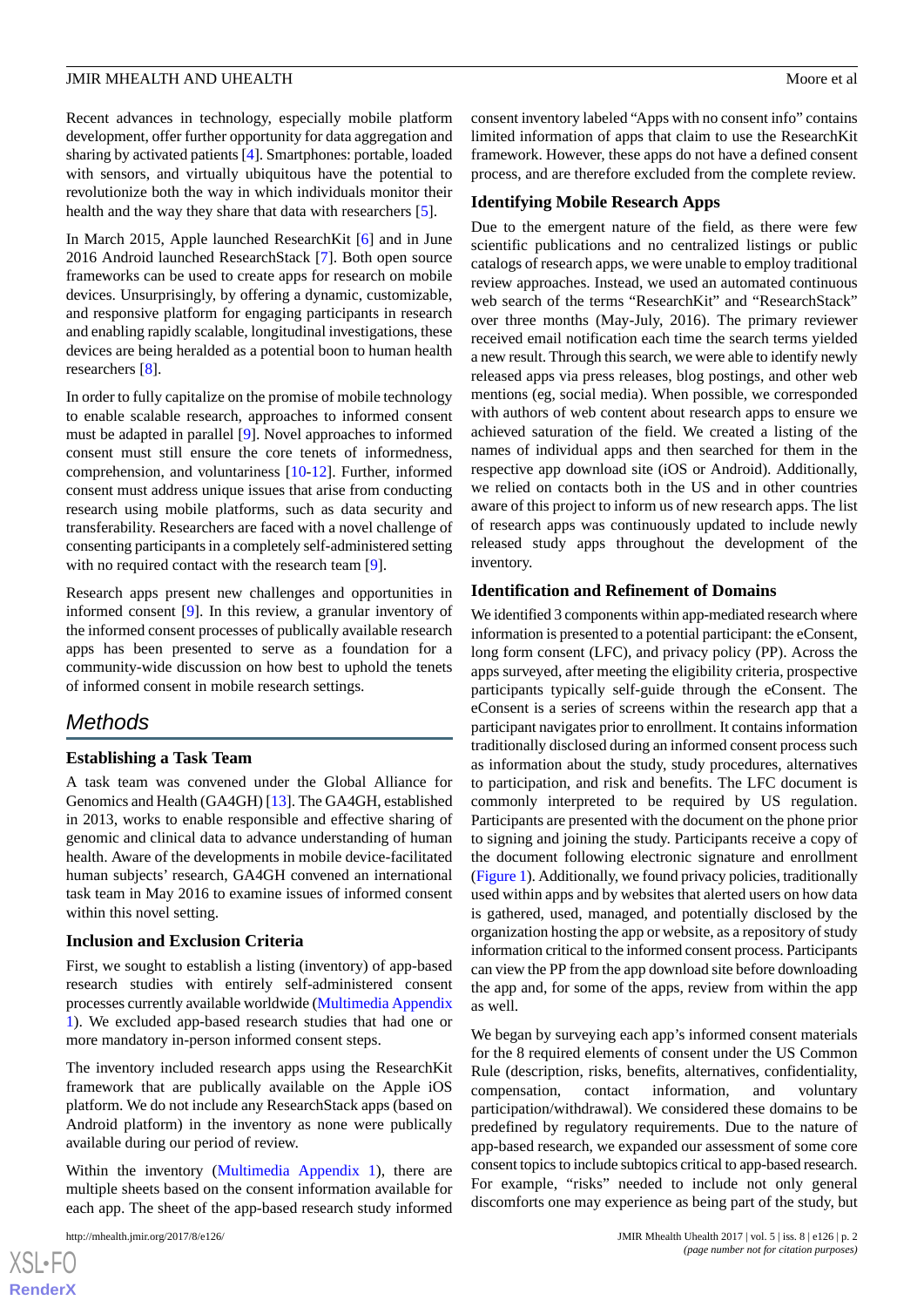also address the risk to privacy. "Confidentiality" was expanded to include data collection, handling, and protection of participant privacy. We considered these domains to be emergent in reviewing the apps. Further, we chose to include domains based on thematic consistency. For example, if we saw that the majority of apps surveyed addressed a certain topic, we chose to include this topic in our review.

In reviewing eConsent processes and LFC documents for both predefined and emergent domains within "confidentiality," we concluded that we must expand our survey to include the PP as another possible source of this information in order to accurately assess disclosure. We expanded the inventory to include the source of information as well as its presence or absence.

The task team iteratively reviewed and discussed findings to refine domains included in the inventory via monthly video meetings as well as email discussions between meetings. Each of the 6 authors of this paper engaged in the discussions. Domains were finalized through group consensus based on a combination of information presented in the consent processes as well as calling attention to domains that have been omitted from the consent processes. After deciding on the domains, we determined how we would categorize the information gleaned from the informed consent materials to populate each domain (ie, Boolean, multi-option, or qualitative description).

<span id="page-2-0"></span>**Figure 1.** Summary of methods.



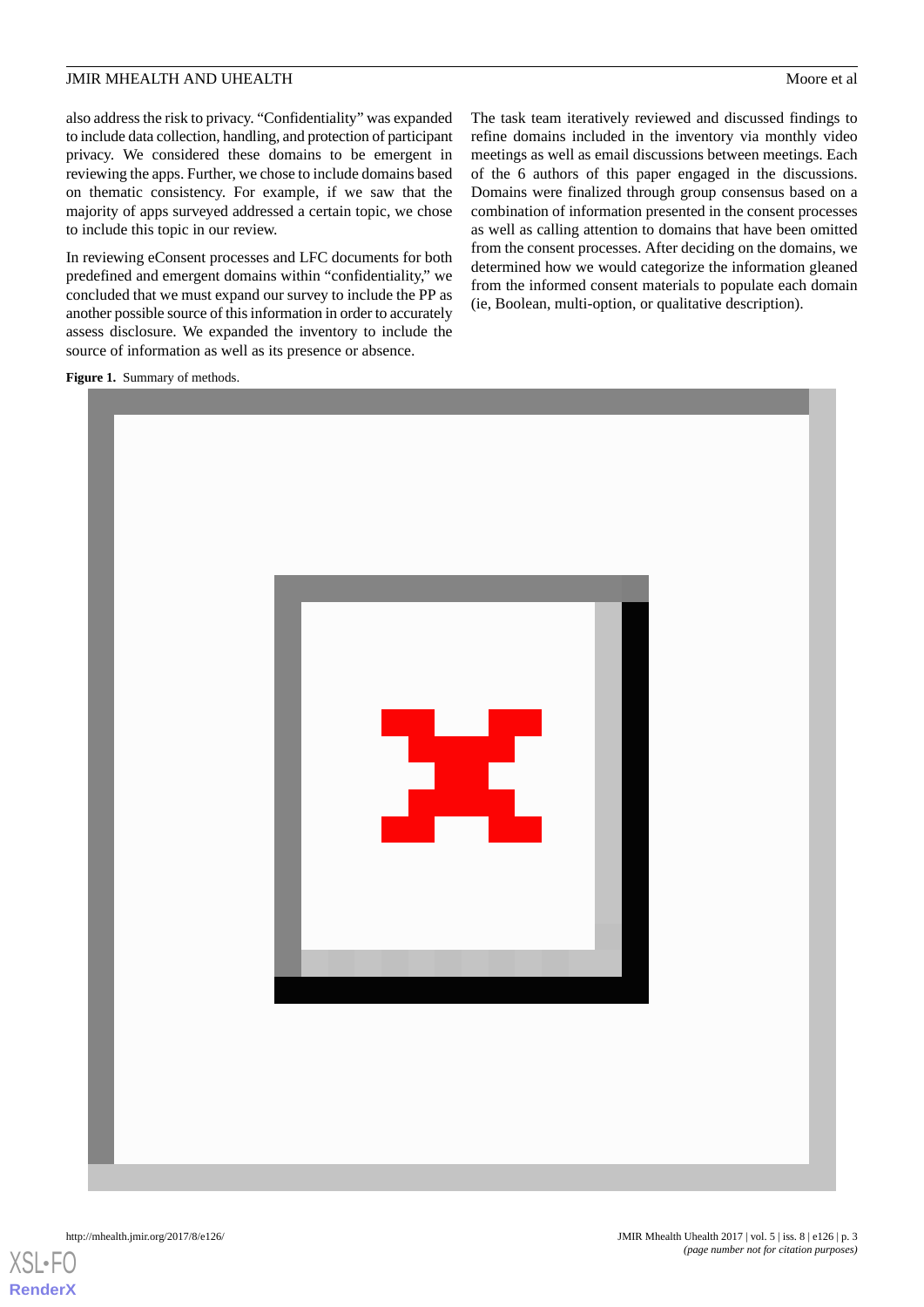#### **Data Extraction and Coding**

Due to mobile device country of registration app access restrictions, the primary reviewer downloaded and performed the initial assessment of only US-based apps. Non–US-based apps were reviewed by a member of the task team residing in the country of origin of the app. We used key word text searches and subsequent coding to identify data within the consent materials for each domain. For example, to determine whether a particular app disclosed information about encryption, we searched the text of the consent document and/or PP for the word "encrypt." If the word was found within the text, the domain would be filled with "YES" to indicate that the app disclosed information about data encryption. When needed, a second reviewer cross examined the original and extracted content.

# *Results*

We surveyed a total of 34 app-based informed consent processes for apps available between May and August, 2016, of which 26 underwent complete review (see [Multimedia Appendix 1\)](#page-10-7). Some apps were closed during the period of review which limited the information we were able to obtain (3/26 apps closed; GlucoSuccess, Share the Journey and mTech).

Within the inventory, the sheet, "US-based apps with partial/complete consent," gives an overview of the apps inventoried, including the app name (column A), the version we reviewed (B), and the date of review (C). The study's focus is described in Subject/Disease Area (D), Targeted Population (E), Identifiable/Personal Data Collected (F), and Data Collection (G). Given that one of the key components of the informed consent is the ability for potential participants to ask questions and request clarification, we identify whether columns for the Sponsor, Principal Investigator, and Contact Information (H-J) are listed, as well as for the Institutional Review Board (IRB) for the study, if any (K). However, one of the key criteria for the apps included in this review is that participants are not required to have contact with anyone on the study team prior to consent and enrolling in the study.

"Elements of Consent LFC" catalogues US Common Rule consent requirements as presented in the LFC with the exception of confidentiality, which is addressed in its own sheet due to the number of subcriteria identified. Under the Common Rule (45 CFR part 46 subpart A) the description of the research should include a statement indicating that the study is intended as research, the purpose of the study, the expected duration, and the procedures (column B). Additional Common Rule requirements are covered in "Risks" (C), "Benefits" (D), "Alternatives to Participation" (E), "Compensation" (F), and "Whom to Contact" (G). The voluntary nature of research (H) and any data retention after withdrawal (I) are described. It is important to note that all of the apps we surveyed were for observational studies, and none administered any treatment. For each domain, a checkmark indicates that all required subcriteria are met; missing subcriteria are listed by number. The sheet labeled "Elements of Consent eConsent" addresses whether or not these same US Common Rule consent requirements are addressed within the eConsent.

The theme of confidentiality is of critical importance in app-based research. We assessed 24 domains on the "Confidentiality" sheet. The first 4 columns address data collection. "Data Collection: Active/Passive" (column B) describes participant effort in data generation. Active tasks require deliberate action on the part of the participant, for example, by responding to surveys or doing a sensor-based task like a tapping test. Passive tasks are those in which the participant donates data without conscious effort, such as through the tracking and transmitting of GPS data. Some studies request permission access to data from other apps on the phone, for example HealthKit (C), or to phone features (D) like the camera and the microphone. Column E addresses whether the research app integrates any other data provided by an outside source. At present, this domain includes the integration of genomic data from testing companies or research sponsor organizations.

Columns labeled "Data Security" address the transmission of data from the participant phone to the backend collection including the app developer (F), whether or not the data will be encrypted (G), the name of the backend collector (H), and whether or not the data collected will be coded or pseudonymized (I). It is important to note that the information described in the table represents what is disclosed to participants. In reviewing the encryption of data, we found variation in which point in the process data is encrypted. Some apps appear to encrypt participant data on the participant phone and maintain this encryption during transmission, while others appear only to encrypt the data when it arrived to the backend server. The domain labeled "Backend Collection" is particularly important to note. In this column, we noted when a researcher has contracted out to a third party to provide data collection services (H).

We include 4 columns describing disclosure. "Required Disclosure" includes informing participants of possible sharing of data with US federal agencies, such as the US Department of Health and Human Services, and the institutional review board (IRB) or other ethics committee (J). "Commercial resale of data" addresses whether the participant is informed about the possibility that the data they have donated for research may be sold to third parties for advertising or other commercial endeavors (K). Additionally, we noted whether this information was found in the LFC or the PP. "Open data sharing for scientific discovery" (L) describes whether the research app has any kind of data sharing outside the primary investigator. If so, we have described what kind of data sharing the participant may consent to: with researchers within the institution of the primary research, with researchers at other institutions, or with qualified researchers worldwide including cross-border data transfer.

The remaining columns on the "Confidentiality" sheet address the option of using of the app without enrolling in research (M), if the recontact of participants is addressed (N), the return of the participant's own data (O), and incidental findings (P). "Data Preservation" addresses how long the data is authorized to be used by the researcher (Q). About half of the apps surveyed addressed this information either by giving a date that the data will expire or by giving a time period (eg, "6 years after the close of the study"). "Closure" addresses if information is given

```
XS-FO
RenderX
```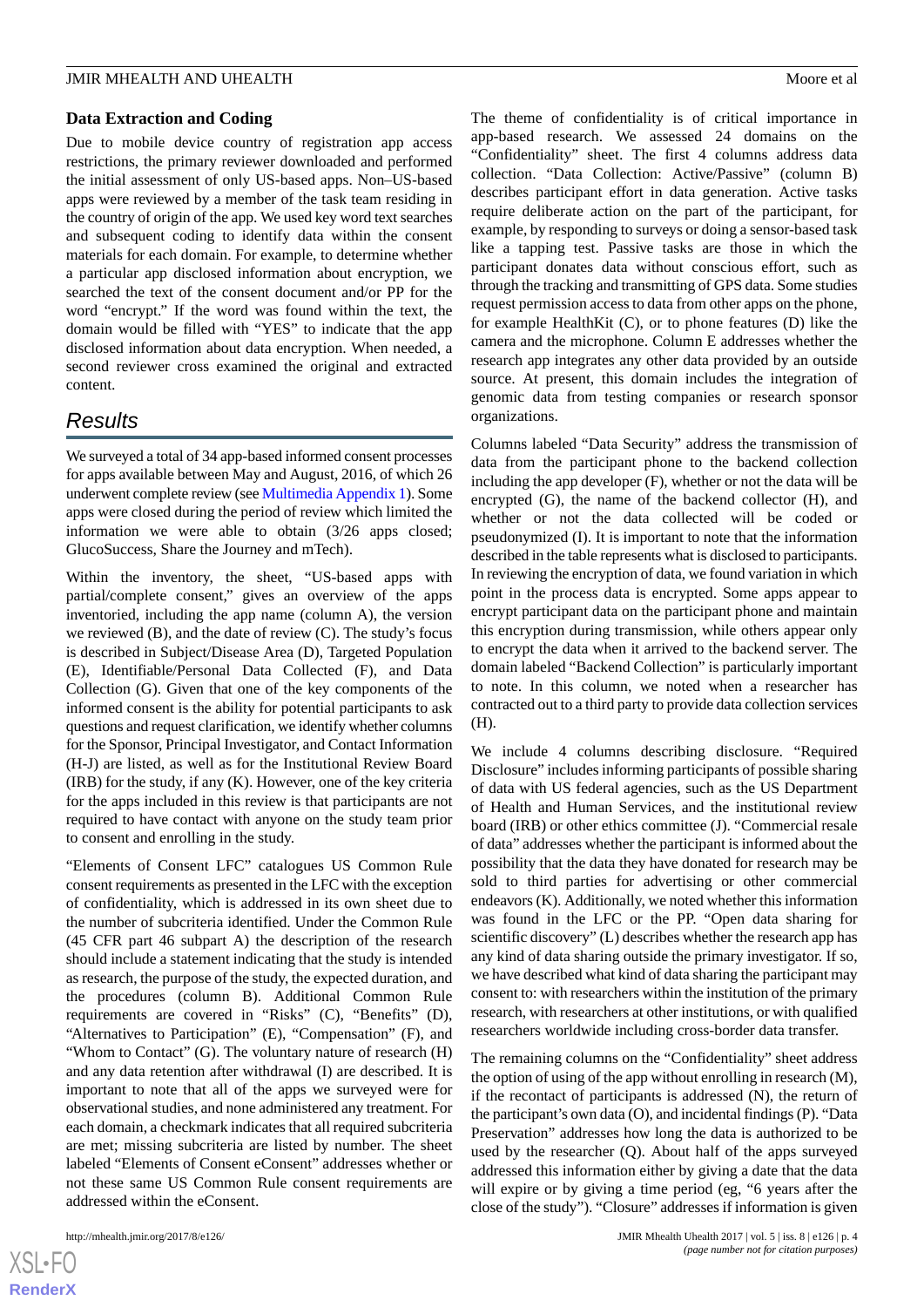to participants about what will happen to their data after the period of authorization is over, or in the case of the close of databank or research institution (R). None of the apps reviewed address this domain.

The "Privacy Policy" sheet inventories the availability and content addressed within each app's PP. Column B addresses whether the PP in the iOS app store, prior to download, was reviewed. As it is an Apple requirement for any app collecting any user or usage data, including personal health information, all domains are marked "YES." "Privacy Policy presented as part of consent interaction" addresses whether the prospective participant is made aware of the PP before consenting to participate (C) (eg, [Figure 2\)](#page-4-0). In many cases, the PP addresses what personal identifiers the app collects (D) and states that it cannot fully guarantee privacy (E). Column F for "notes" includes whether the PP is tailored specifically to the app and whether it includes the date on which it was last updated. The "Unique to eConsent" sheet addresses elements novel to self-administered, entirely remote consent, including the use of an assessment to assess informedness (D) and approach to

consent documentation. If an app uses a quiz at the end of the eConsent, we have indicated whether it is mandatory (E), how many questions are part of the assessment (F), and the information the questions are assessing (G). As eConsent may not meet US informed consent requirements, participants also have access to a LFC (H). We indicate whether finger signature is required (I) ([Figure 3,](#page-5-0) mPower, Sage Bionetworks) and whether the participant would receive the signed LFC via email automatically (J).

The sheet, "Non–US-based apps," contains the same descriptive domains (eg, app name, version, and subject matter) as the overview "US-based apps" sheet. Due to the geolocation requirements of app download, we struggled to review these apps completely. We were successful in completing a partial review of 2 non–US-based apps: ACL Rupture and Depressed, both from Germany. In the US based review, there was tremendous diversity in the detail and information provided by the apps about the nature of the research being conducted and elements of informed consent.

<span id="page-4-0"></span>Figure 2. 6th Vital Sign, Duke University privacy policy embedded in consent process.



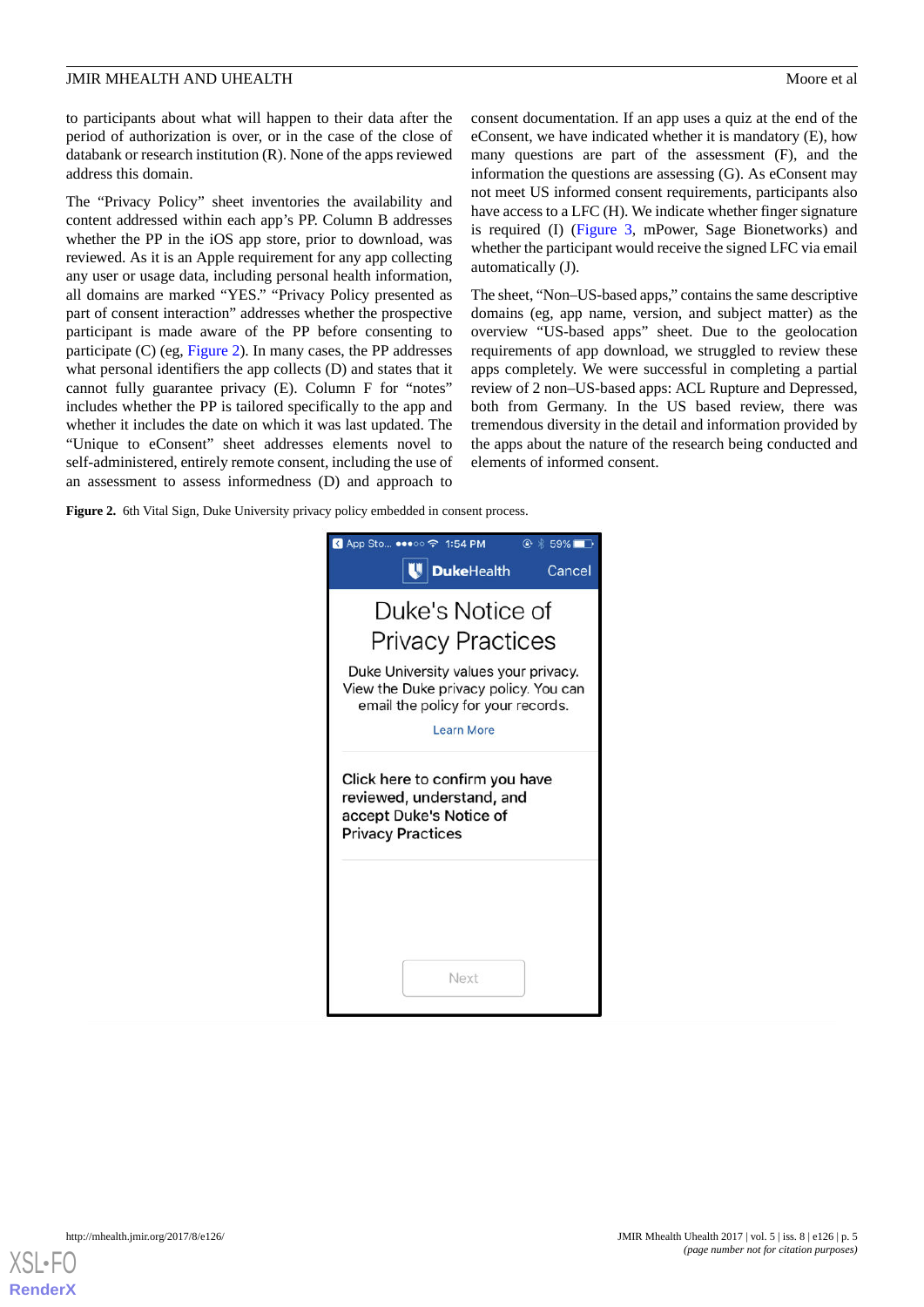<span id="page-5-0"></span>**Figure 3.** Participants use finger signature to authorize consent to research (image from mPower, Sage Bionetworks).



# *Discussion*

# **Limitations to Methods**

Due to the limitations of the approach, the listing may not be comprehensive. Any omissions are due to inability to find these apps through the methods described above rather than deliberate exclusion. Additionally, because of the duration of this project, 3 apps that were available the beginning of the study are no longer available (GlucoSuccess, MGH; mTech, University of the Pacific; Share the Journey, Sage Bionetworks). The inventory is current as of September 1, 2016.

Using mobile platforms for research creates new opportunities for both the types and volume of data collected within a highly

[XSL](http://www.w3.org/Style/XSL)•FO **[RenderX](http://www.renderx.com/)**

scalable, delocalized framework. To harness the full potential of these platforms, informed consent must be similarly scalable without betraying the core principles of informedness, voluntariness, and comprehension [[12\]](#page-11-3).

In this novel research ecosystem, without a face-to-face interaction, participants must rely solely on eConsent, LFC, and PP documents to understand what researchers intend to do with their data and how they will protect it. Because of this, it is vital that researchers take an intentional approach to participant informedness, as seen in The Pride Study app ([Figure 4](#page-6-0)).

In current practice, the eConsent, LFC, and PP are used in tandem with one another to inform the prospective participant, with key information potentially found in any of these locations.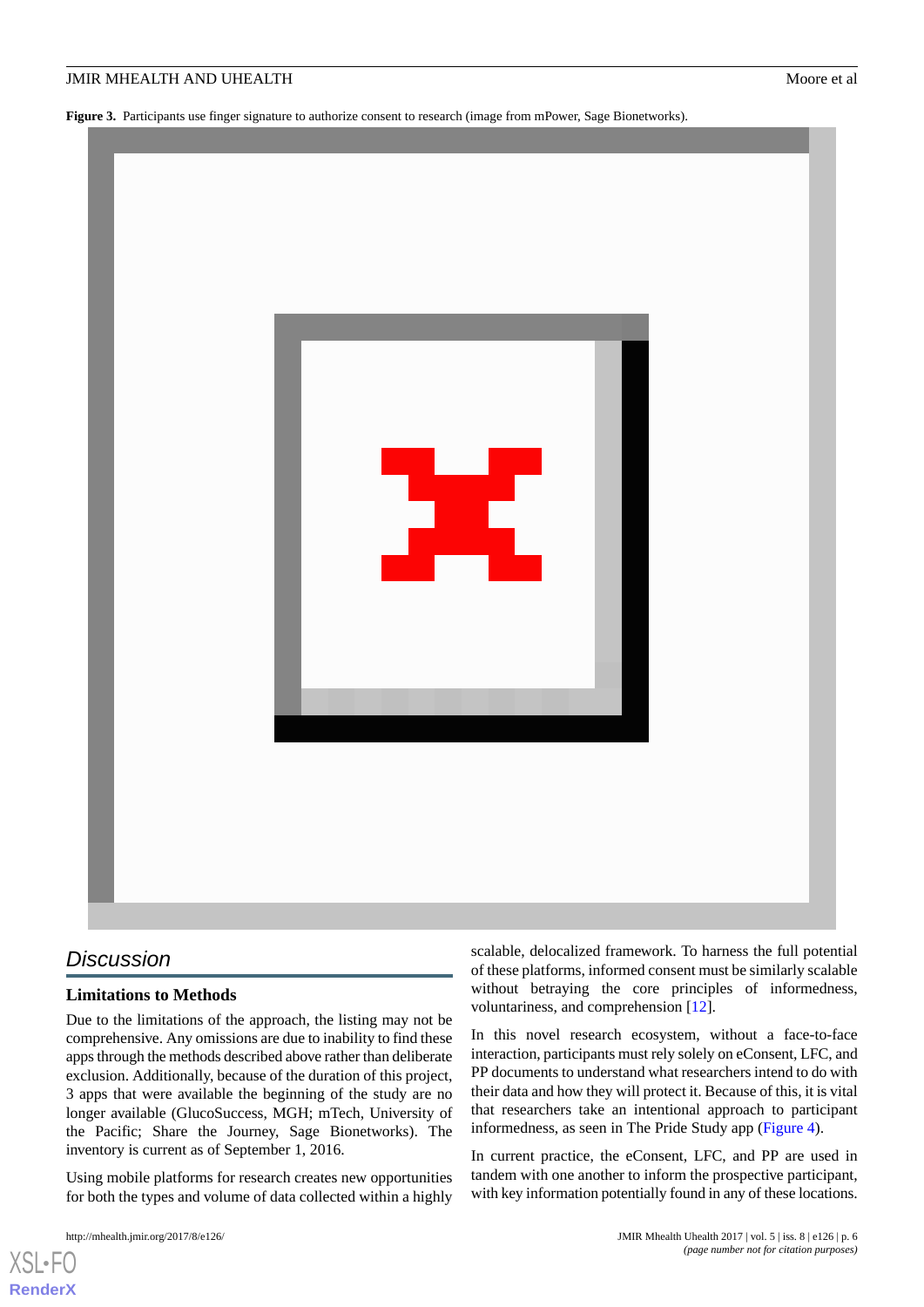For example, the disclosure that researchers "cannot fully guarantee privacy," was found in either in the PP or the LFC, without a consistent standard across the apps surveyed. Additionally, it was found that in most apps, participants were

only required to review the eConsent, but not the LFC and/or PP (See sheet "Privacy Policy," Column C) prior to participating.

<span id="page-6-0"></span>**Figure 4.** The Pride Study, UCSF researcher and participant agreement.



# **Privacy, Security, and Data Use**

Privacy is the ability to control the recording and sharing of personal information with others. This requires knowledge of what will be recorded, how it will be used and for how long, who will have access to this information, and what risks are of discovery and misuse by third parties [\[14](#page-11-5)].

The opportunity for researchers to gather more and different types of data through app-mediated research than they would be able to gather in a traditional clinical study poses a unique risk to privacy. For example, in mPower, a study on Parkinson Disease, researchers are also able to gather GPS data.

Because of the diversity and volume of data being collected, participants are potentially more easily identifiable. It may be impossible to deidentify an individual's mobile phone data, the standard way of protecting personal privacy in research [[14\]](#page-11-5). Further, a number of the apps surveyed use a backend data collection service other than the primary research sponsor (See sheet "Confidentiality," Column K). Third party cloud and hosting services provide an economical solution for hosting and

storing large amounts of collected data. In addition to an outside group having access to the data collected, the use of a third party poses the threat via hacking of information sent over the Internet [[15\]](#page-11-6). Furthermore, data collected through app-mediated research is collected in the context of a particular disease or condition, such as Parkinson Disease, Melanoma, Autism, or Cardiomyopathy, potentially compromising a participant's confidentiality through reidentification.

The multitude of potential mishandlings of data make a strong case for participants to be informed of these possibilities. Information for participants about the collection, transfer, and use of their data often resides in the app PP. Within its AppStore/iOS policies, Apple states that any app collecting any user or usage data, including personal health information must have a PP, however they provide no guidelines on what elements are required within that PP [[16\]](#page-11-7). Unsurprisingly, we found PPs with a broad spectrum of detail and transparency from the very minimalist mTech, University of the Pacific ([Figure 5\)](#page-7-0) to the exhaustive Team Study, Harvard University [\(Figure 6\)](#page-7-1) which is tailored specifically to the research app.

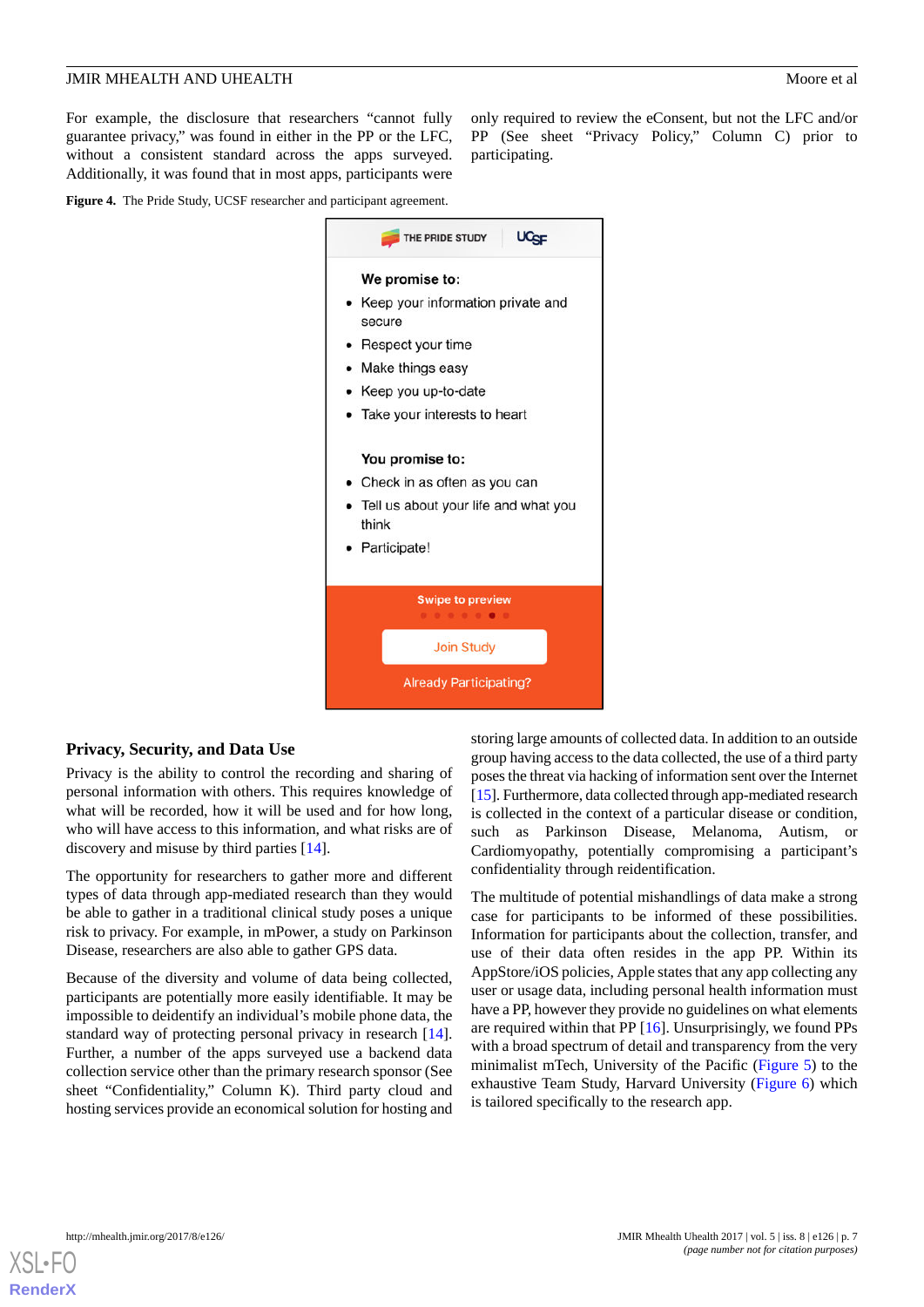# **JMIR MHEALTH AND UHEALTH** MOORE EXAMPLE AND THE MOORE EXAMPLE AND THE MOORE EXAMPLE ASSESSMENT AND THE MOORE EXAMPLE ASSESSMENT AND THE MOORE EXAMPLE ASSESSMENT AND THE MOORE EXAMPLE ASSESSMENT AND THE MOORE ASSESSMENT AN

<span id="page-7-0"></span>**Figure 5.** Privacy policies: mTech, University of the Pacific and Team Study, Harvard University.

| mTECH<br><b>mTECH</b>                                                                                                                                  |                                                            |  |
|--------------------------------------------------------------------------------------------------------------------------------------------------------|------------------------------------------------------------|--|
| This app is aimed at people over 13<br>View more information on data this app collects<br>Give you the service you wanted<br>Improve the app over time | This app collects information from you so we can:          |  |
| We also collect data for:                                                                                                                              |                                                            |  |
| Direct Marketing                                                                                                                                       | Advertising                                                |  |
| <b>Location Services</b>                                                                                                                               | <b>Analytics</b>                                           |  |
| Social Networking                                                                                                                                      | <b>Process Payments</b>                                    |  |
| and managed                                                                                                                                            | Tap the buttons below to find out how your info is secured |  |
| <b>Security and</b><br><b>Retention</b>                                                                                                                | Control                                                    |  |

<span id="page-7-1"></span>**Figure 6.** Privacy Policy, Team Study, Harvard University.



 $X$ SI • FO **[RenderX](http://www.renderx.com/)**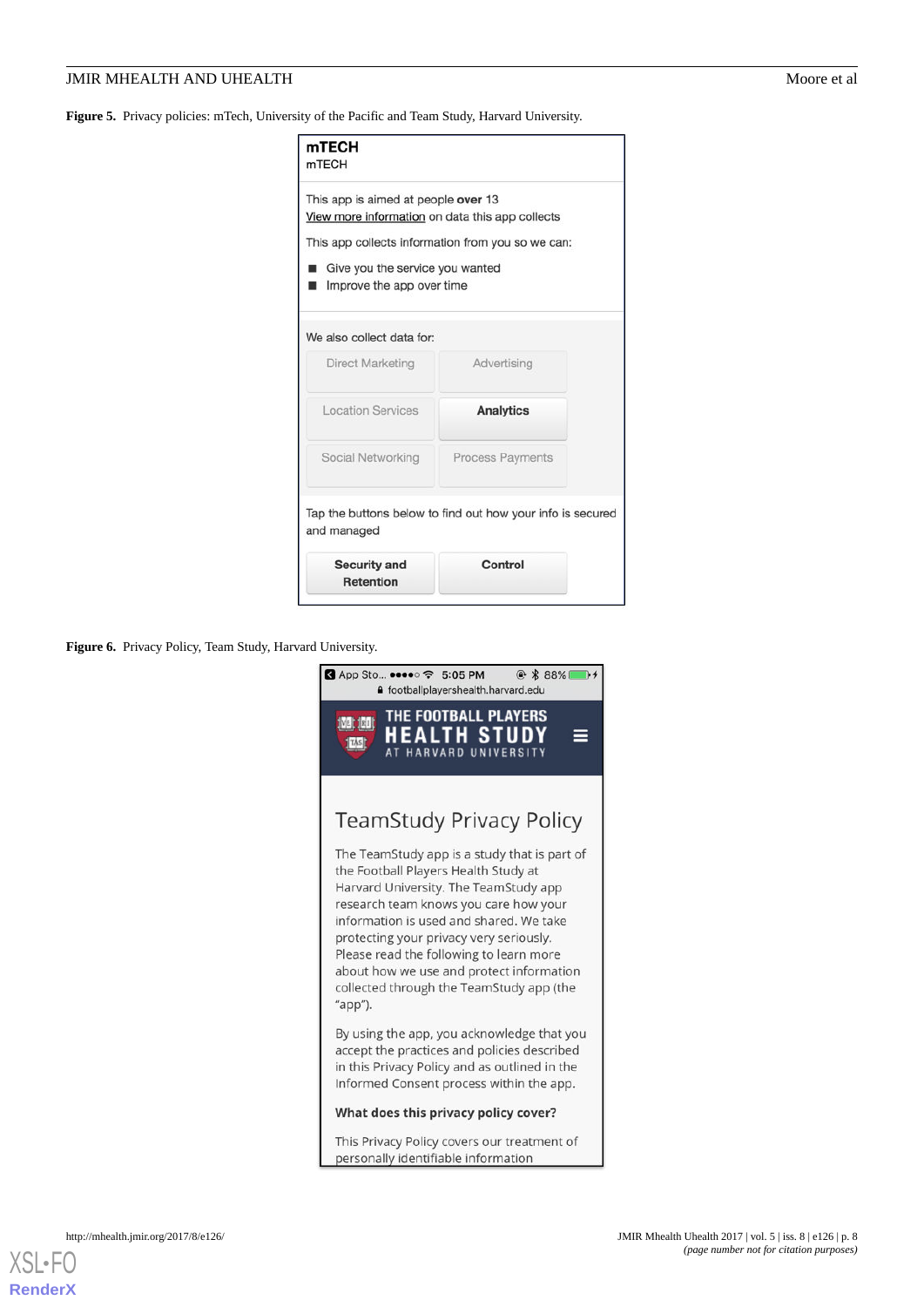#### **Redistribution of Data**

Because of its highly structured, electronic nature, data collected through app-mediated research can be easily redistributed. There are 16 apps that specifically engage participants on the topic of data reuse for additional research as part of the eConsent. In the consent processes of these apps, participants designate if their data will be available in aggregate for reuse in future independent research. For those who advocate for open data sharing, app-mediated research has the potential to revolutionize how data is shared and analyzed by many researchers at one time, and thus maximize the scientific value of participant data donation [\(Figure 7](#page-8-0)). Of the apps included in this review, many use the nomenclature of "Qualified Researchers Worldwide" advocated by Wilbanks and Friend of Sage Bionetworks [[17\]](#page-11-8). This nomenclature was first used by Sage Bionetworks as a process to qualify researchers to access open data from the ResearchKit app and mobile study mPower [\[18](#page-11-9)]. Even though the process and requirements to access such data may be different from the process used by Sage Bionetworks, this

standard nomenclature sets a precedent for open data sharing in app-mediated research.

Data is easily redistributed for commercial use. Of the apps surveyed, 18 of 26 disclose to participants that they will not sell or share participant data for commercial purposes (See sheet "Confidentiality, Column K"). But perhaps more interesting to this review are the 8 apps that do not explicitly state that participant data will not be sold. As per the Apple developer guidelines, "Apps may not use or disclose to third parties data gathered in the health, fitness, and medical research context—including from the HealthKit API, Motion and Fitness, or health-related human subject research—for advertising or other use-based data mining purposes other than improving health management, or for the purpose of health research, and then only with permission" [\[16](#page-11-7)].

However, it is unclear whether these apps intend to disclose data to third parties, or simply fail to state that they will not disclose this data to participants.

<span id="page-8-0"></span>**Figure 7.** Participants have the option to share data broadly with other qualified researchers. Image from mPower, Sage Bionetworks.



#### **Integration of Genomic Data**

Recently, researchers have expanded the scope of their app-mediated research to include genomic data from outside sources. Participants in the MyHeart Counts, Stanford and Asthma Health, Mount Sinai studies may elect to integrate their 23andMe genomic analysis into the app. However, at the time of this review, there was no update to any of the primary informed consent documentation to reflect this optional expansion of scope. Rather, a second consent specific to

[XSL](http://www.w3.org/Style/XSL)•FO **[RenderX](http://www.renderx.com/)**

genomic information integration is contained within the app under the 23andMe module. PPD ACT, University of North Carolina (UNC) at Chapel Hill has elected to integrate genomic data through independent sequencing, in which a subset of participants will receive a "spit kit" in the mail to be returned to the researchers. This optional research activity is disclosed in Phase I of the consent and was included in the initial scope of the research. In Phase I consent, participants agree to answering survey questions contained within the app.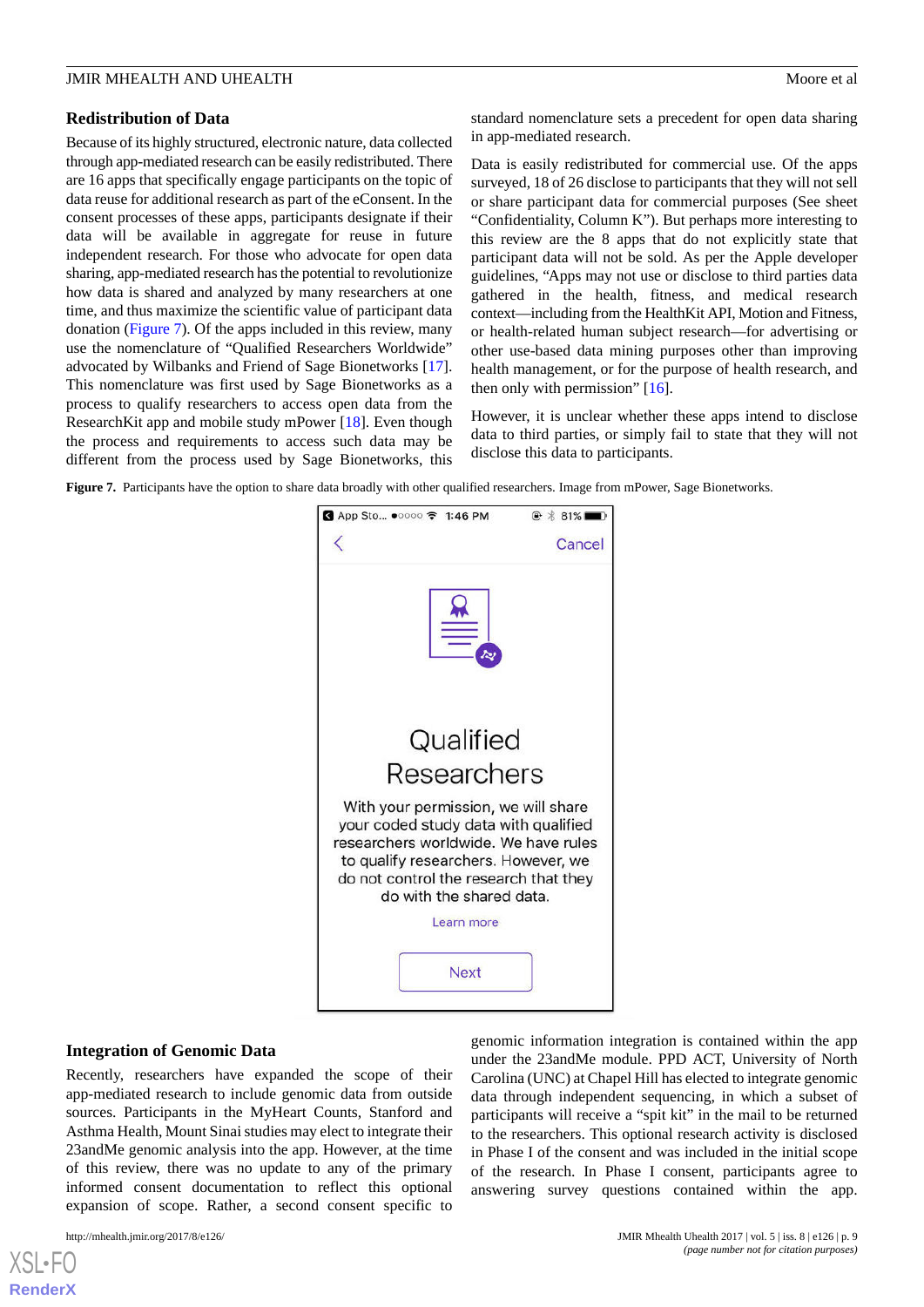Participants go through Phase II of the consent process if they have been chosen and elected to donate genomic data. The reviewers were unable to include analysis of the consent to donate genomic data, as it is only available to participants who have been selected by researchers to participate in Phase II of the study.

#### **Vulnerable Populations**

App-mediated research may include vulnerable populations, most notably children (Autism and Beyond, Duke; FeverPrints, Boston Children's Hospital) and pregnant women (Yale EPV, Yale). The consent for app-mediated research targeting vulnerable populations differ from those enrolling only populations considered not vulnerable. Both Autism and Beyond and FeverPrints modify the consent process to reflect the assent

of children and consent by parents or guardians. FeverPrints requires that the person going through the consent process on the phone be 18 years of age or above. Then they are asked who they are enrolling (see [Figure 8\)](#page-9-0). However, beyond this designation, there is no difference in the eConsent or lexicon used to reflect differences in who is being enrolled. Traditionally, pregnant women have been considered vulnerable populations when they cannot expect benefit from participation in research or when the fetus might be adversely impacted by the mother's participation [[19\]](#page-11-10). In the case of the Yale EPV app, participants are expected to receive benefit (tracking of placental development) without any suspicion of risk to the fetus. In this way, pregnant women may not be deemed vulnerable within this research study.

<span id="page-9-0"></span>**Figure 8.** Enrolling children. Image from Autism and Beyond, Duke University.



#### **Recontact**

About half (12/26, 46%) of apps surveyed address recontacting participants, primarily in the context of participating in future research studies (See sheet "Confidentiality," Column N). Fourteen studies also address the return of the data the participant shares with the study to the participant (See sheet "Confidentiality," Column O). Mobile research studies ease the return of data and potential results to participants and may facilitate a deeper reciprocal relationship between researchers and participants, although the risk of return of data and/or results are just beginning to be explored.

#### **Informedness in Remote Consent**

According to the Nuremberg Code, a human subject consenting to research "should have sufficient knowledge and comprehension of the elements of the subject matter involved as to enable him to make an understanding and enlightened decision" [[10\]](#page-11-2). Thus, it is an ethical requirement of human subjects research, and one of many IRBs, that researchers ensure participants are adequately informed about the research before participation.

Lexicon used within the eConsent slides and the LFC document to explain potentially complex concepts to participants is central to participants'understanding of consent. Many have advocated for the use of simple language to promote participant comprehension and encourage informedness. Within clinical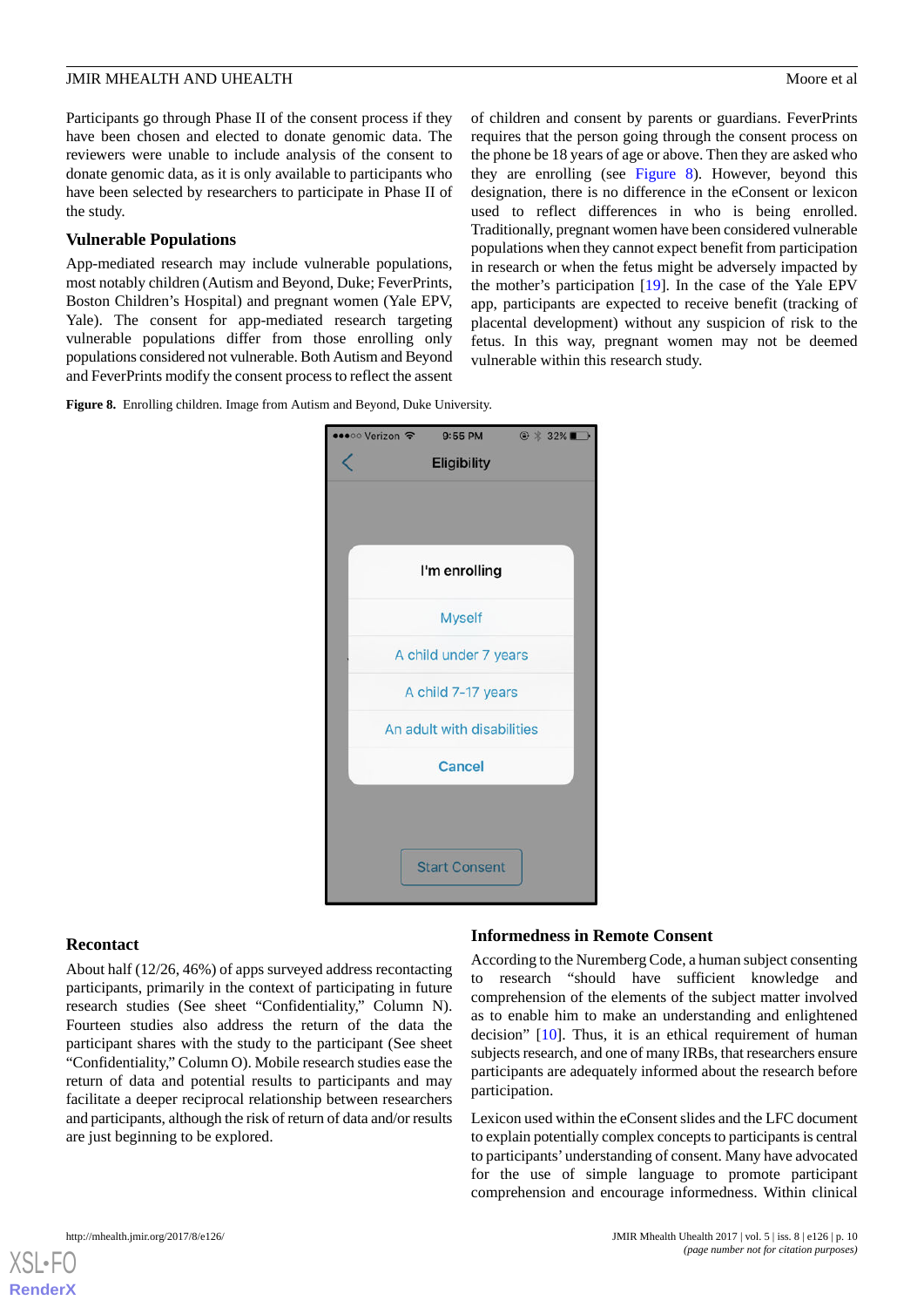care, the National Quality Forum advocates for the use of universal symbols and pictures to improve comprehension in informed consent and specifies that written informed consent documents be at a US fifth-grade reading level (age 11) or lower [[20\]](#page-11-11). Of the LFC documents reviewed, the average reading level is 10.9 (age 15-16) using the Flesh Kinkaid scale. Within the eConsent, another potential factor effecting comprehension was noted: a deviation in nomenclature from traditional consent documents, including the app's own LFCs. "Risks" in the LFC document (risk to privacy, risk of general discomforts) are referred to as "Issues to Consider" in the eConsent.

As consent processes reviewed are administered entirely remotely, this creates a new challenge for researchers in assessing informedness of participants. In a traditional research setting, a study coordinator or other personnel would sit face-to-face with potential participants to administer consent, with the opportunity to assess informedness in real time. Clearly a different strategy is needed for remote, self-administered consent. Perhaps the most common response among the apps surveyed is the use of an assessment. Some apps use this assessment as a summative evaluation and as a measure of participant ability to give informed consent. With these evaluations, if a prospective research participant does not answer enough questions correctly, they are sent back to the beginning of the consent process. However, more commonly researchers used the assessment as a formative evaluation, a chance to enhance participant understanding by prompting incorrect

answers with the correct information about the study. About one-third of apps surveyed (9/26, 35%) have implemented a summative evaluation at the end of the consenting process to test participants' understanding of key concepts contained in the consent (See sheet "Unique to eConsent," Column D). Most commonly, these quizzes test participant understanding of the purpose of the study, the fact that it is not medical care, that study data will be stored without direct identifiers, and participants' ability to withdraw at any time.

# **Conclusions**

The consent processes presented in this review contain varying elements to contribute to participant informedness and transparency on the part of the research team. The new ecosystem of app-mediated research holds great promise to accelerate medical discovery through gathering potentially unprecedented amounts of highly structured data. However, app-mediated research also holds unique risks to participant data. The self-administered consent processes reviewed here present scalable approaches to informed consent to facilitate app-based research studies. The research community must continue to advocate for the importance of participant informedness, voluntariness, and comprehension in human subjects research. The variation, including strengths and gaps, observed in these informed consent processes have been highlighted to open a community dialogue about standards within this emerging field.

# **Acknowledgments**

We would like to thank Julien Thérier, PhD of Shazino (Shazino blog) for his assistance with this project.

# <span id="page-10-7"></span>**Conflicts of Interest**

None declared.

# **Multimedia Appendix 1**

<span id="page-10-0"></span>Consent toolkit inventory.

[[XLSX File \(Microsoft Excel File\), 58KB-Multimedia Appendix 1](https://jmir.org/api/download?alt_name=mhealth_v5i8e126_app1.xlsx&filename=fe0f53d825af51a87c76412316cee8cd.xlsx)]

# <span id="page-10-2"></span><span id="page-10-1"></span>**References**

- <span id="page-10-3"></span>1. University of California, San Deigo. RWJF. 2014. Personal data for the public good: new opportunities to enrich understanding of individual and population health URL: [http://www.rwjf.org/en/library/research/2014/03/personal-data-for-the-public-good.](http://www.rwjf.org/en/library/research/2014/03/personal-data-for-the-public-good.html) [html](http://www.rwjf.org/en/library/research/2014/03/personal-data-for-the-public-good.html) [accessed 2017-07-26] [[WebCite Cache ID 6sF0KxwXR\]](http://www.webcitation.org/

                                            6sF0KxwXR)
- <span id="page-10-4"></span>2. Open humans. 2017. URL:<https://www.openhumans.org/> [accessed 2017-07-25] [\[WebCite Cache ID 6sDxUW6yX](http://www.webcitation.org/

                                            6sDxUW6yX)]
- <span id="page-10-5"></span>3. Patients Like Me. 2017. URL: <https://www.patientslikeme.com/?format=html> [accessed 2017-07-25] [\[WebCite Cache ID](http://www.webcitation.org/

                                            6sDxjdLEv) [6sDxjdLEv\]](http://www.webcitation.org/

                                            6sDxjdLEv)
- 4. Trister AD, Dorsey ER, Friend SH. Smartphones as new tools in the management and understanding of Parkinson's disease. NPJ Parkinsons Dis 2016;2:16006 [[FREE Full text](http://europepmc.org/abstract/MED/28725694)] [doi: [10.1038/npjparkd.2016.6](http://dx.doi.org/10.1038/npjparkd.2016.6)] [Medline: [28725694\]](http://www.ncbi.nlm.nih.gov/entrez/query.fcgi?cmd=Retrieve&db=PubMed&list_uids=28725694&dopt=Abstract)
- <span id="page-10-6"></span>5. Friend SH. App-enabled trial participation: tectonic shift or tepid rumble? Sci Transl Med 2015 Jul 22;7(297):297ed10. [doi: [10.1126/scitranslmed.aab1206](http://dx.doi.org/10.1126/scitranslmed.aab1206)]
- 6. Apple. 2015. Apple introduces ResearchKit giving medical researchers the tools to revolutionize medical studies URL: [https://www.apple.com/newsroom/2015/03/](https://www.apple.com/newsroom/2015/03/09Apple-Introduces-ResearchKit-Giving-Medical-Researchers-the-Tools-to-Revolutionize-Medical-Studies/) [09Apple-Introduces-ResearchKit-Giving-Medical-Researchers-the-Tools-to-Revolutionize-Medical-Studies/](https://www.apple.com/newsroom/2015/03/09Apple-Introduces-ResearchKit-Giving-Medical-Researchers-the-Tools-to-Revolutionize-Medical-Studies/) [accessed 2017-07-25] [\[WebCite Cache ID 6sDyCTIy9](http://www.webcitation.org/

                                            6sDyCTIy9)]
- 7. Wicklund E. mHealth Intelligence. 2016 Oct 7. ResearchStack goes live, opening mHealth studies to the android ecosystem URL: <https://mhealthintelligence.com/news/researchstack-goes-live-opening-mhealth-studies-to-the-android-ecosystem> [accessed 2017-07-25] [\[WebCite Cache ID 6sDyPAWHw\]](http://www.webcitation.org/

                                            6sDyPAWHw)

[XSL](http://www.w3.org/Style/XSL)•FO **[RenderX](http://www.renderx.com/)**